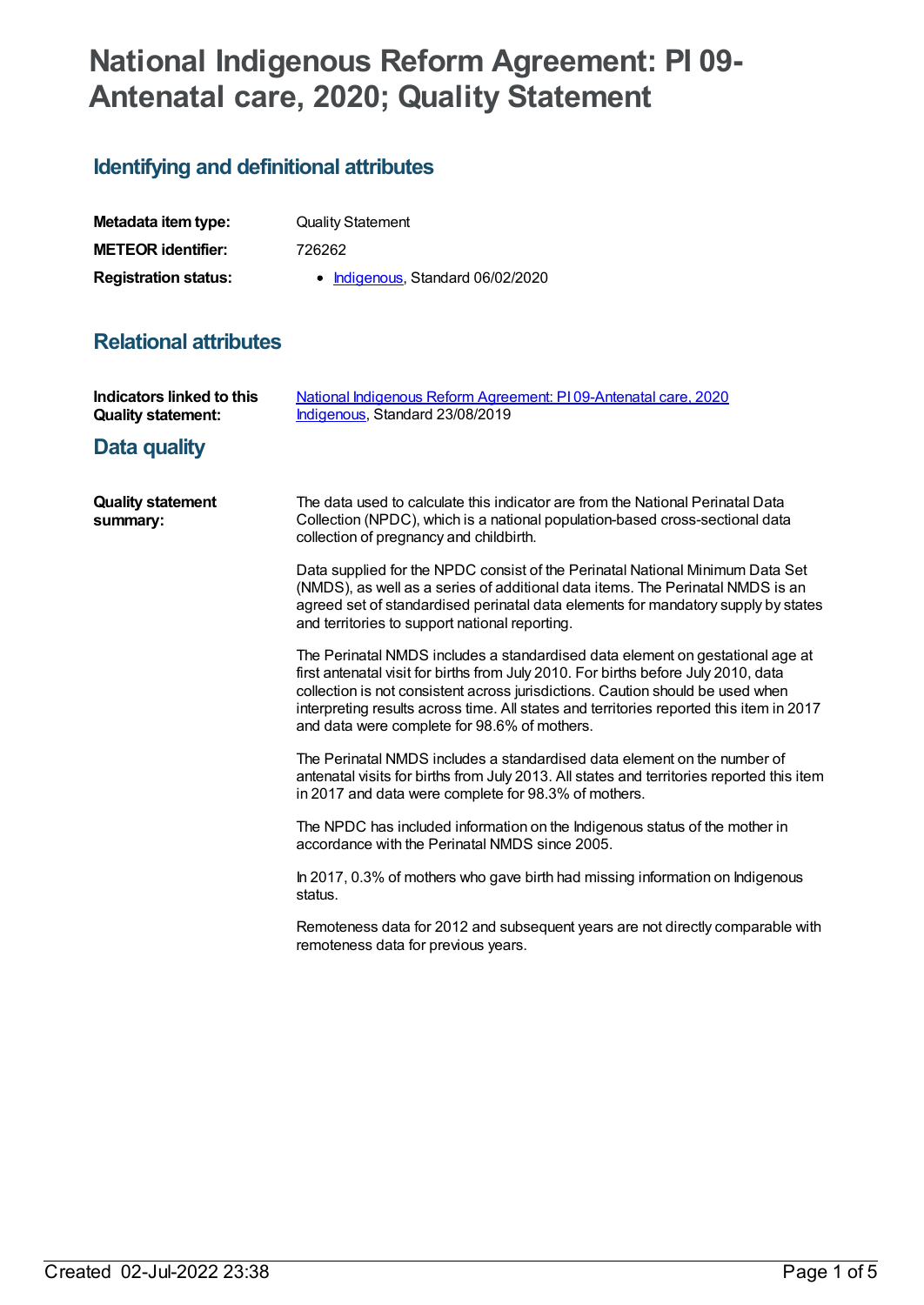| Institutional environment: | The Australian Institute of Health and Welfare (AIHW) is a major national agency set<br>up by the Australian Government under the Australian Institute of Health and<br>Welfare Act 1987 to provide reliable, regular and relevant information and statistics<br>on Australia's health and welfare. It is an independent corporate Commonwealth<br>entity established in 1987, governed by a management Board, and accountable to<br>the Australian Parliament through the Health portfolio.<br>The AIHW aims to improve the health and wellbeing of Australians through better<br>health and welfare information and statistics. It collects and reports information on a                                                                                             |
|----------------------------|------------------------------------------------------------------------------------------------------------------------------------------------------------------------------------------------------------------------------------------------------------------------------------------------------------------------------------------------------------------------------------------------------------------------------------------------------------------------------------------------------------------------------------------------------------------------------------------------------------------------------------------------------------------------------------------------------------------------------------------------------------------------|
|                            | wide range of topics and issues, ranging from health and welfare expenditure,<br>hospitals, disease and injury, and mental health, to ageing, homelessness,<br>disability and child protection.                                                                                                                                                                                                                                                                                                                                                                                                                                                                                                                                                                        |
|                            | The Institute also plays a role in developing and maintaining national metadata<br>standards. This work contributes to improving the quality and consistency of<br>national health and welfare statistics. The Institute works closely with governments<br>and non-government organisations to achieve greater adherence to these<br>standards in administrative data collections to promote national consistency and<br>comparability of data and reporting.<br>One of the main functions of the AIHW is to work with the states and territories to<br>improve the quality of administrative data and, where possible, to compile national<br>datasets based on data from each jurisdiction, to analyse these datasets and<br>disseminate information and statistics. |
|                            | The <b>Australian Institute of Health and Welfare Act 1987</b> , in conjunction with<br>compliance to the <b>Privacy Act 1988</b> (Cth), ensures that the data collections<br>managed by the AIHW are kept securely and under the strictest conditions with<br>respect to privacy and confidentiality.                                                                                                                                                                                                                                                                                                                                                                                                                                                                 |
|                            | For further information see the AIHW website www.aihw.gov.au.                                                                                                                                                                                                                                                                                                                                                                                                                                                                                                                                                                                                                                                                                                          |
|                            | Data for the NPDC were supplied to the AIHW by state and territory health<br>authorities. The state and territory health authorities receive these data from patient<br>administrative and clinical records, with the information usually collected by<br>midwives or other birth attendants. States and territories use these data for service<br>planning, monitoring and internal and public reporting.                                                                                                                                                                                                                                                                                                                                                             |
| <b>Timeliness:</b>         | The reference period for the data is the calendar year 2017.                                                                                                                                                                                                                                                                                                                                                                                                                                                                                                                                                                                                                                                                                                           |
|                            | Collection of data for the NPDC is annual.                                                                                                                                                                                                                                                                                                                                                                                                                                                                                                                                                                                                                                                                                                                             |
| <b>Accessibility:</b>      | A variety of products draw upon the NPDC. Products published by the AIHW that<br>are based primarily on data from the NPDC include:                                                                                                                                                                                                                                                                                                                                                                                                                                                                                                                                                                                                                                    |
|                            | • Australia's mothers and babies annual report (e.g. AIHW 2018)<br>• Australia's mothers and babies data visualisations<br>• National Core Maternity Indicators reports and data visualisations.                                                                                                                                                                                                                                                                                                                                                                                                                                                                                                                                                                       |
|                            | Ad hoc data are also available from the AIHW on request (charges apply to recover<br>costs).                                                                                                                                                                                                                                                                                                                                                                                                                                                                                                                                                                                                                                                                           |
|                            | Data for this indicator are published in a number of reports, including annually in the<br>National Indigenous Reform Agreement and National Healthcare Agreement<br>performance information reports (which are available on the Productivity<br>Commission website) and the ) and the <b>Australia's mothers and babies</b> reports<br>(e.g. AIHW 2019), and biennially in reports such as the <b>Aboriginal and Torres Strait</b><br><b>Islander Health Performance Framework report.</b>                                                                                                                                                                                                                                                                            |
| Interpretability:          | Supporting information on the quality and use of the NPDC, including information<br>on the quality of Indigenous status data, is published annually in the AIHW's<br>Australia's mothers and babies report (Appendixes A and D in the 2017 edition)<br>(AIHW 2019) and in the data quality statement for the NPDC.                                                                                                                                                                                                                                                                                                                                                                                                                                                     |
|                            | Readers are advised to read caveat information to ensure appropriate<br>interpretation of the performance indicator.                                                                                                                                                                                                                                                                                                                                                                                                                                                                                                                                                                                                                                                   |
|                            | Metadata information for this indicator are published in the AIHW's online metadata<br>repository, METeOR. Metadata information for the NPDC are published in the<br>National Health Data Dictionary (NHDD) on METeOR and in the Maternity<br><b>Information Matrix</b>                                                                                                                                                                                                                                                                                                                                                                                                                                                                                                |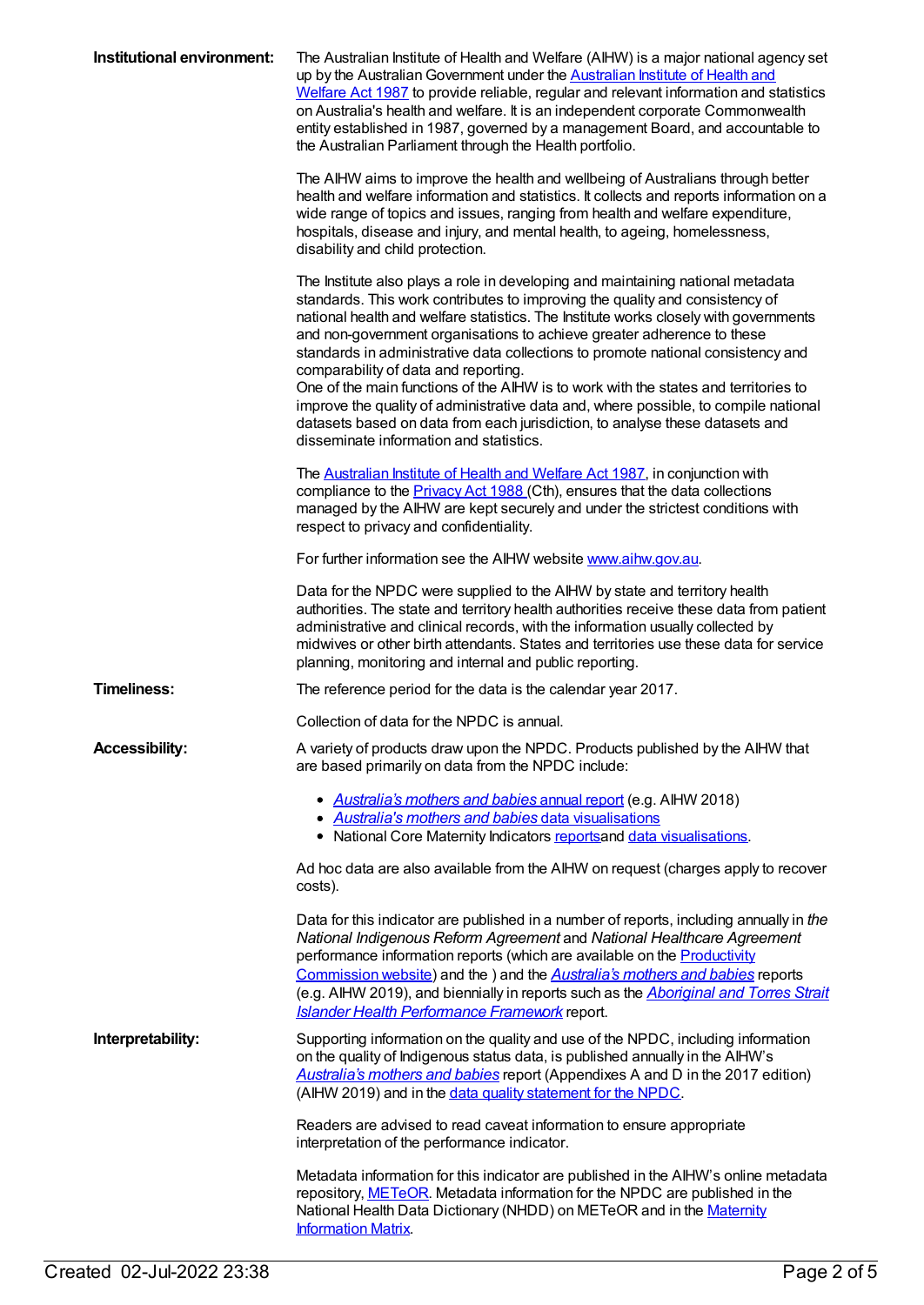**Relevance:** The NPDC comprises data items as specified in the Perinatal NMDS, plus additional items collected by the states and territories. The purpose of the NPDC is to collect information about births for monitoring pregnancy, childbirth and the neonatal period for both the mother and baby.

> The NPDC is a specification for data collected on all births in Australia in hospitals, birth centres and the community. It includes information for both live births and stillbirths, where gestational age is at least 20 weeks or birthweight is at least 400 grams. Live births and stillbirths may include termination of pregnancy after 20 weeks. Stillbirths can include fetus papyraceous and fetus compressus. In Victoria and Western Australia, data were included for both live births and stillbirths of at least 20 weeks gestation or, if gestation was unknown, the birthweight was at least 400 grams. In South Australia, data may not include all terminations of pregnancy for psychosocial reasons after 20 weeks gestation where birthweight was not recorded.

The NPDC includes data items relating to the mother—including demographic characteristics and factors relating to the pregnancy, labour and birth— and data items relating to the baby—including birth status (live birth or stillbirth), sex, gestational age at birth, birthweight and neonatal morbidity and deaths.

The NPDC includes all relevant data elements for this indicator. Gestational age at first antenatal visit, number of antenatal visits and Indigenous status of the mother are data elements in the Perinatal NMDS.

The Perinatal NMDS includes information on gestational age at first antenatal visit for births from July 2010. From 2011, data on the number of women who gave birth who attended at least one antenatal visit in the first trimester were available for all states and territories. For births before July 2010, data collection is not consistent across jurisdictions. Because of differences in definitions and methods used for data collection, care must be taken when comparing across jurisdictions and over time.

A standardised data item to collect the number of antenatal visits was introduced to the Perinatal NMDS from July 2013. In 2017, data were available for all states and territories. Because of differences in definitions and methods used for data collection, care must be taken when comparing across jurisdictions.

While each jurisdiction has a unique form for collecting perinatal data on which the format of the Indigenous status question and recording categories vary slightly, all forms have included the NMDS item on Indigenous status of the mother from 2005.

Analysis excludes non-Australian residents, residents of external territories and where state/territory of usual residence was not stated.

Analysis by state/territory is based on the usual residence of the mother.

Reporting by remoteness is in accordance with the Australian Statistical Geography Standard (ASGS).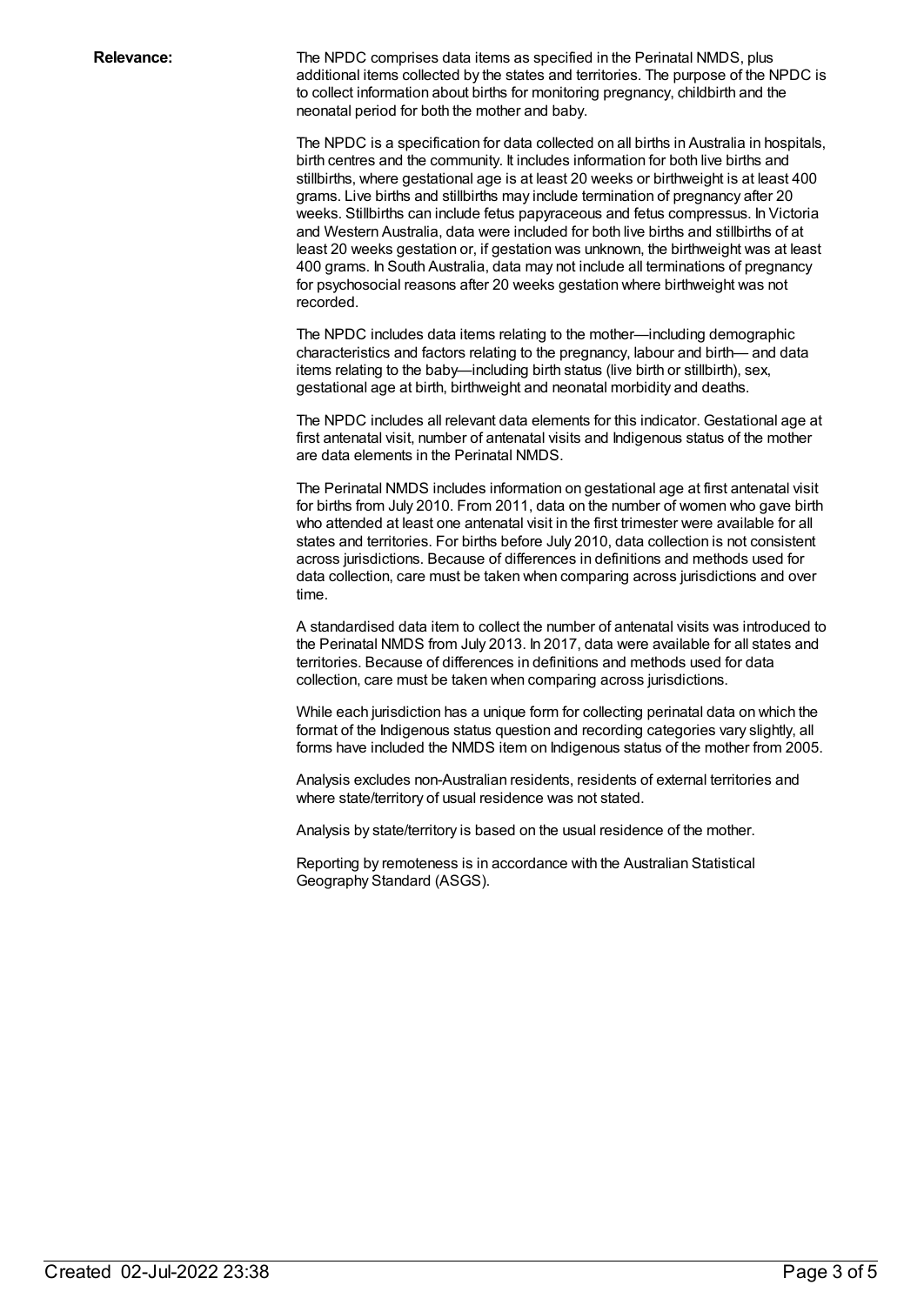**Accuracy:** Inaccurate responses may occur in all data provided to the AIHW. The AIHW does not have direct access to state and territory perinatal records to determine the accuracy of the data provided. However, the AIHW does undertake validation on all data provided by the states and territories. Data received from the states and territories are checked for completeness, validity and logic errors. Potential errors are queried with jurisdictions, and corrections and resubmissions are made in response to these queries.

> Errors may occur during the processing of data by the states and territories or at the AIHW. Processing errors prior to data supply may be found through the validation checks applied by the AIHW. The AIHW does not adjust data to account for possible data errors or to correct for missing data.

This indicator is calculated from data that has been reported to the AIHW. Before publication, data are referred back to jurisdictions for checking and review. The numbers reported for this indicator may differ from those in reports published by the states and territories for the following reasons:

- data editing and subsequent updates of state/territory databases after the supply of data to the AIHW
- data are reported by state/territory of usual residence rather than state/territory of birth.

The geographical location code for the area of usual residence of the mother is included in the Perinatal NMDS. Only 0.4% of records were for Australian nonresidents, residents of external territories or could not be assigned to a state or territory of residence in 2017. There is no scope in the data element 'Area of usual residence of mother' to discriminate temporary residence of mother for the purposes of accessing birthing services from usual residence. The former may differentially impact populations from *Remote* and *Very remote* areas, where services are not available locally.

Data on gestational age at first antenatal visit was not stated for 1.4% of mothers nationally who gave birth in the reference period. Jurisdictional differences in the level of not stated data ranged from 0.1% to 5.8%.

Data on number of antenatal visits was not stated for 1.7% of mothers nationally who gave birth in the reference period. Jurisdictional differences in the level of not stated data ranged from 0.1% to 6.0%.

Data presented by Indigenous status are influenced by the quality and completeness of Indigenous identification of mothers which may differ across jurisdictions. In 2017, information on the Indigenous status of the mother was not stated for 0.3% of mothers who gave birth. Jurisdictional differences in the level of not stated data for Indigenous status ranged from 0.0% to 2.2%, and there may also be differences in the rates of Indigenous under-identification. Therefore, jurisdictional comparisons of data by Indigenous status should be made with caution. For this indicator, records where Indigenous status was not stated were excluded from Indigenous and non-Indigenous analyses.